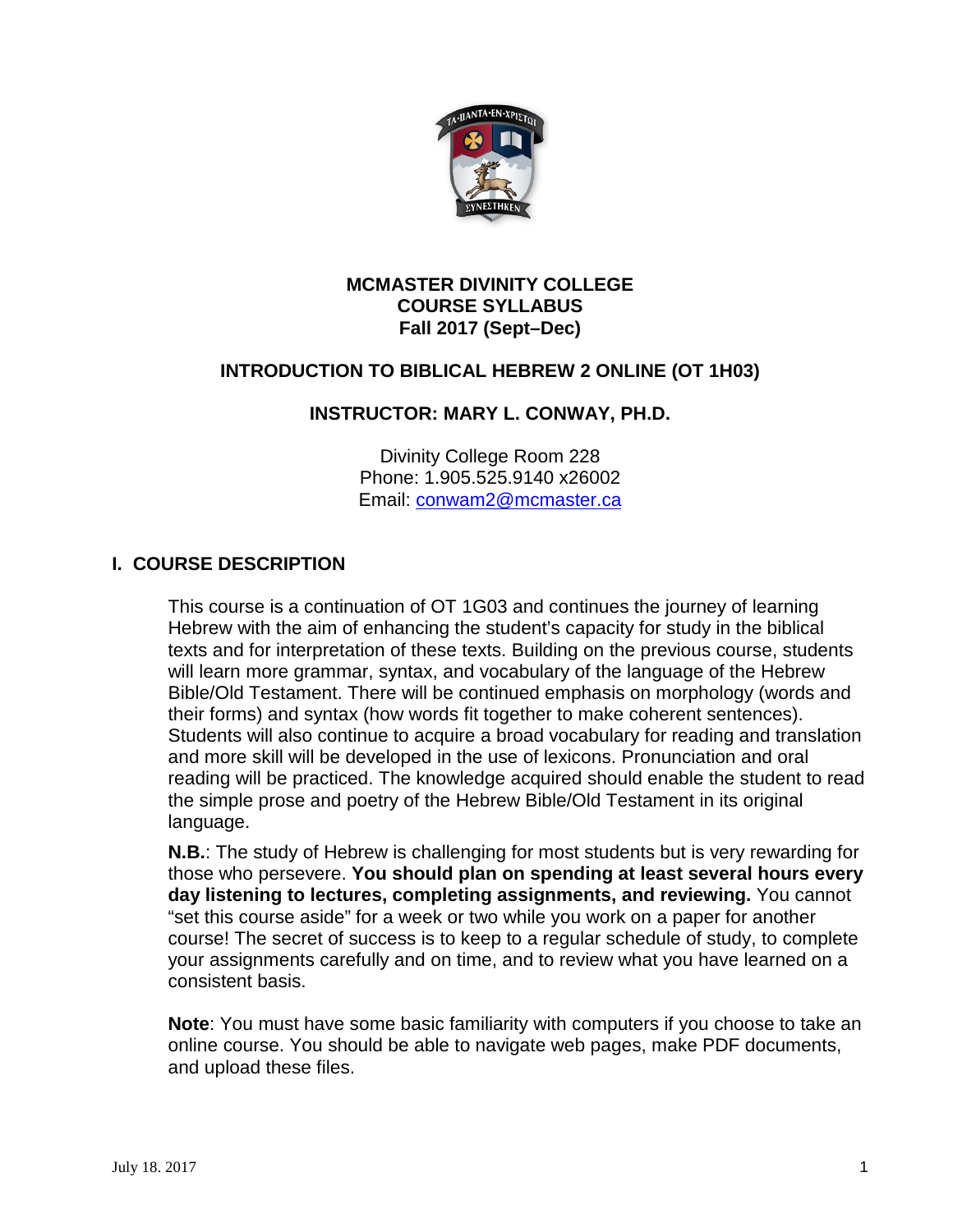## **II. LEARNING OUTCOMES**



# a. Knowing

- To continue to build a solid basic vocabulary of Classical Hebrew words
- To understand more of the basic forms of Hebrew words as they are used in various ways in sentences
- To further understand the use of grammars and dictionaries in translating Hebrew texts
- b. Being
	- To embrace the value of understanding the original language in exegeting the biblical text
	- To enrich one's understanding of another culture through knowledge of that culture's language
	- To deepen one's relationship with God through interacting with Scripture.

# c. Doing

- To further develop skill in translating texts from the Hebrew Scriptures
- To engage with the Scriptures in their original language and context

## **III. COURSE REQUIREMENTS**

## **A. REQUIRED TEXTS/MATERIALS (Also used in the introductory course.)**



Pratico, G. D., and M. V. Van Pelt. *Basics of Biblical Hebrew Grammar*. 2nd ed. Grand Rapids: Zondervan, 2007. ISBN: 978-0310270201

- Pratico, G. D., and M. V. Van Pelt. *Basics of Biblical Hebrew Workbook*. 2nd ed. Grand Rapids: Zondervan, 2007. ISBN: 978-0310270225
- Van Pelt, Miles V. *Basics of Biblical Hebrew Video Lectures: A Complete Course for the Beginner*. Grand Rapids: Zondervan, 2012. ASIN: 0310498244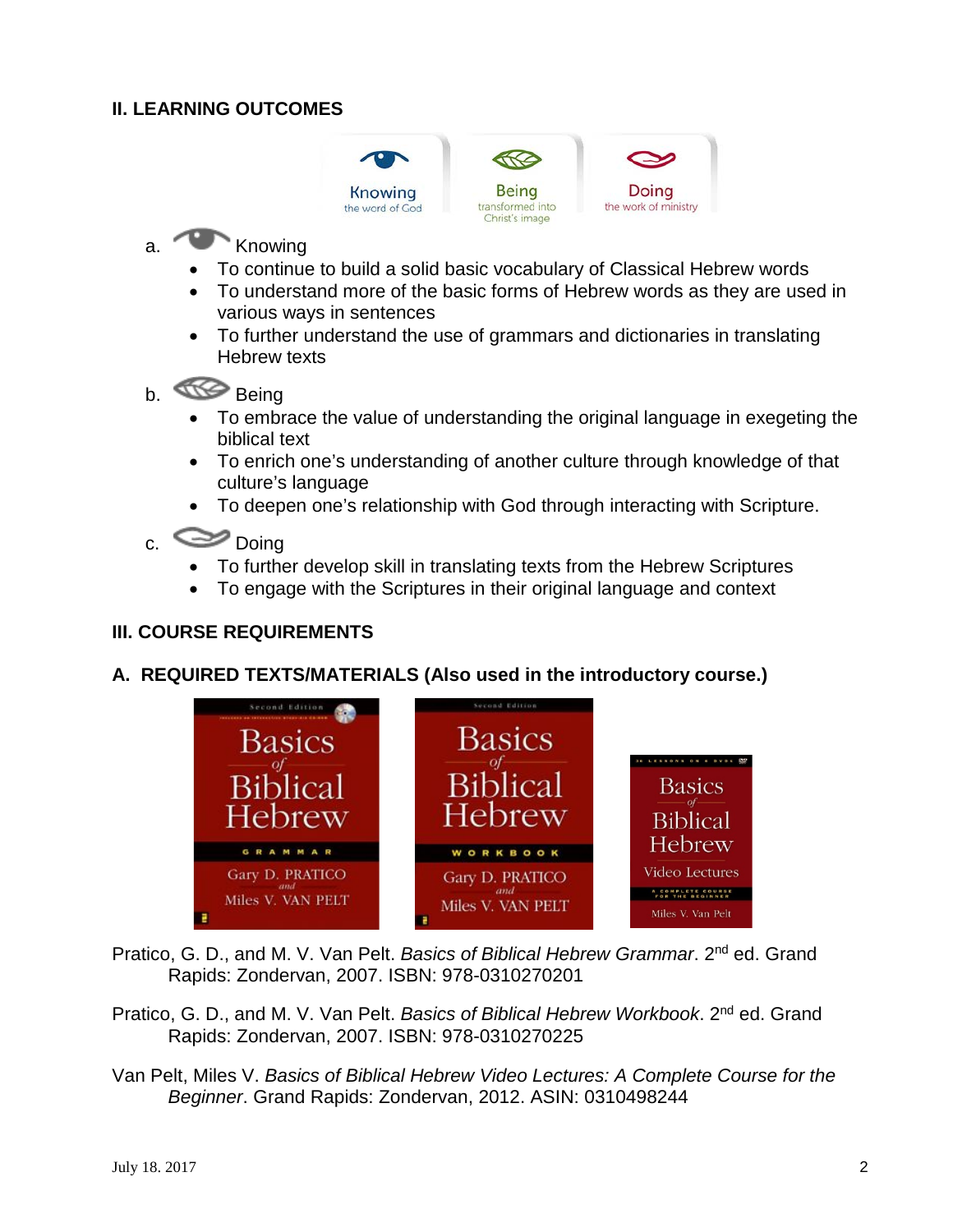

Clines, David J. A., David M. Stec, and Jacqueline C. R. De Roo. *The Concise Dictionary of Classical Hebrew*. Sheffield: Sheffield Phoenix, 2009. ISBN: 978-1906055790



**Note:** The **video lectures** may be purchased online from Amazon or Chapters-Indigo as a set of discs that covers both Hebrew 1 and 2, or purchased as individual downloads from [https://vimeo.com/ondemand/bbh.](https://vimeo.com/ondemand/bbh) For the second option there is "instant delivery."

All required textbooks for this class are available from the College's book service, R.E.A.D. On Bookstore, Room 145, McMaster Divinity College, or contact R.E.A.D. On Bookstore, 5 International Blvd., Etobicoke, Ontario M9W 6H3. Phone 416.620.2934; fax 416.622.2308; e-mail [books@readon.ca.](mailto:books@readon.ca) Website:

[http://webhome.idirect.com/~readon/bookstore.htmlXBkEducation.](http://webhome.idirect.com/%7Ereadon/bookstore.html#BkEducation) Texts may be ordered ahead and sent to your home or purchased at the college. You may also order the texts from online sources.

## **B. COURSE WEBSITE**

A course website has been established on *Avenue to Learn,* also referred to as A2L, [\(http://Avenue.mcmaster.ca/\)](http://avenue.mcmaster.ca/) that contains learning resources and more detailed instructions. The link to this website will appear on A2L a few days before the course begins.

## **C. RECOMMENDED RESOURCES**

At least one aid to learning vocabulary is strongly recommended. The following are keyed to the course text:

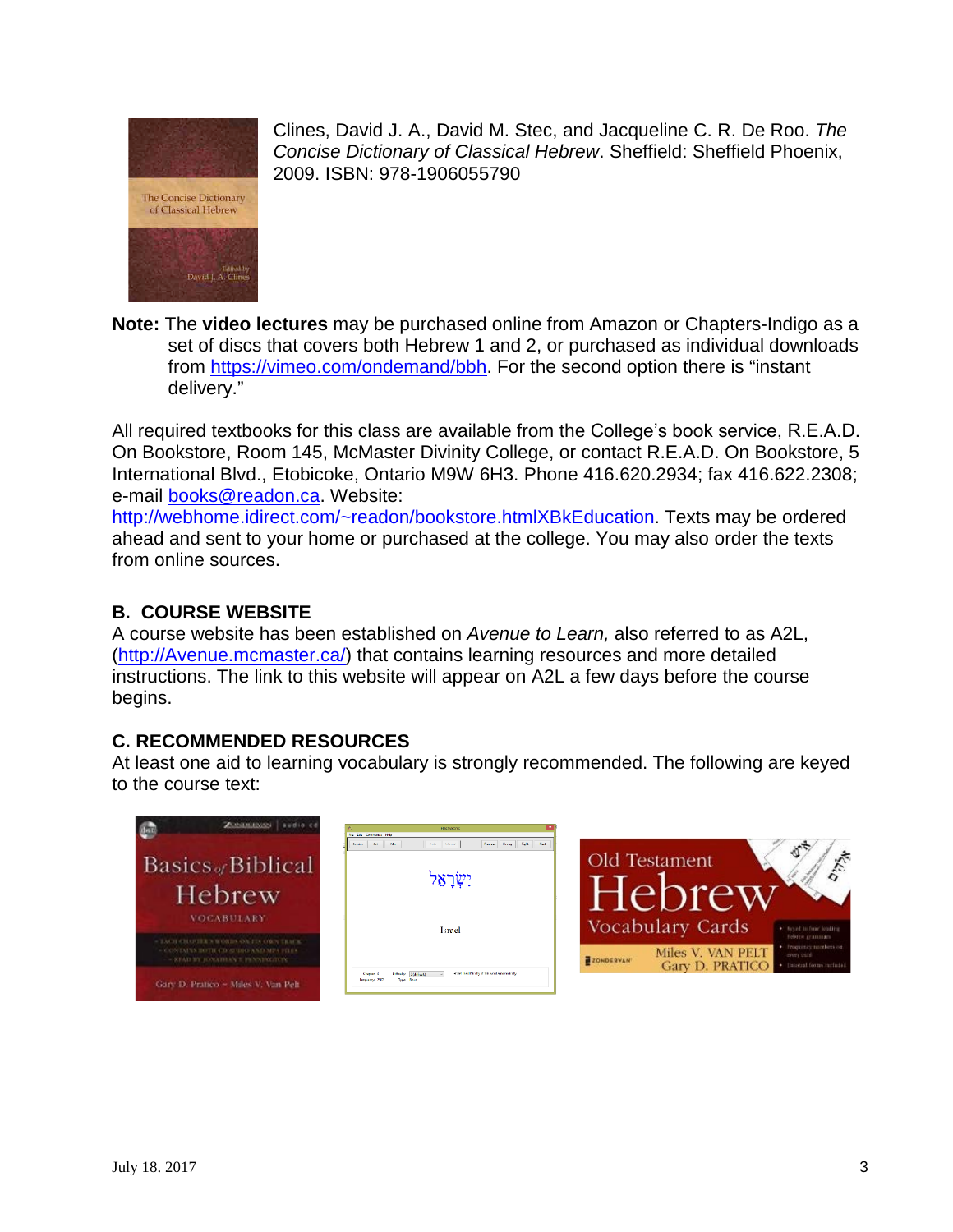1. Flashworks vocabulary learning computer program. This is a free download from [https://www.teknia.com/flashworks.](https://www.teknia.com/flashworks) It is also available on the CD that is included with older printings of the text.

2. Old Testament Hebrew Vocabulary Cards. ISBN: 978-0310259862

3. Basics of Biblical Hebrew Vocabulary Audio CD: ISBN: 978-0310270744

4. The Memrise app, which is available for iPhone and Android, also has an option for the BBH text.

## **D. ASSIGNMENTS AND GRADING**

**Note:** It is extremely important that you do not become dependent on Bible software programs as a substitute for learning. These programs cannot be used on tests and exams. You are **strongly** advised not to use these programs until later in the learning process.

| <b>Vocabulary Quizzes</b> | 10%  |
|---------------------------|------|
| <b>Oral Reading</b>       | 5%   |
| <b>Workbook Exercises</b> | 20%  |
| <b>Term Test 1</b>        | 15%  |
| <b>Term Test 2</b>        | 20%  |
| <b>Final Exam</b>         | 30%  |
| <b>Total Grade</b>        | 100% |

#### **Policy for Missed Quizzes, Tests, and Assignments:**

Further details for assignments are given on the *Avenue to Learn* website. There is some flexibility in when students take tests, but they must be completed by a deadline. It is essential in a language course that students do not fall behind if they are to be successful. Marks will be deducted for late assignments or delayed tests if there is no valid reason, such as major illness (a doctor's note may be required) or a major family crisis. The deduction will be 3% per day. If you have a valid reason to request an extension, please email me at [conwam2@mcmaster.ca](mailto:conwam2@mcmaster.ca) *before* the due date. Please schedule your time carefully.

**1. Vocabulary Quizzes: 10%.** Students will complete brief online quizzes on the vocabulary for each chapter.

**2. Oral Reading: 5%.** Students will be tested on their oral reading of a passage from Jonah, available from [http://www.animatedhebrew.com/jonah/.](http://www.animatedhebrew.com/jonah/) Details will be provided on *Avenue to Learn*.

**3. Workbook Exercises: 20%.** Each chapter in the textbook has a corresponding chapter in the workbook. Once a chapter has been covered by the video lecture and text, students must then complete the corresponding workbook pages. Students are required to complete a *minimum* of every other question (1, 3, 5 or a, c, e) in each exercise. Workbook exercises will be handed in for grading on a regular basis as indicated on the schedule below. This will be done as follows:

The pages will be scanned or clearly photographed and uploaded as *one* PDF file (one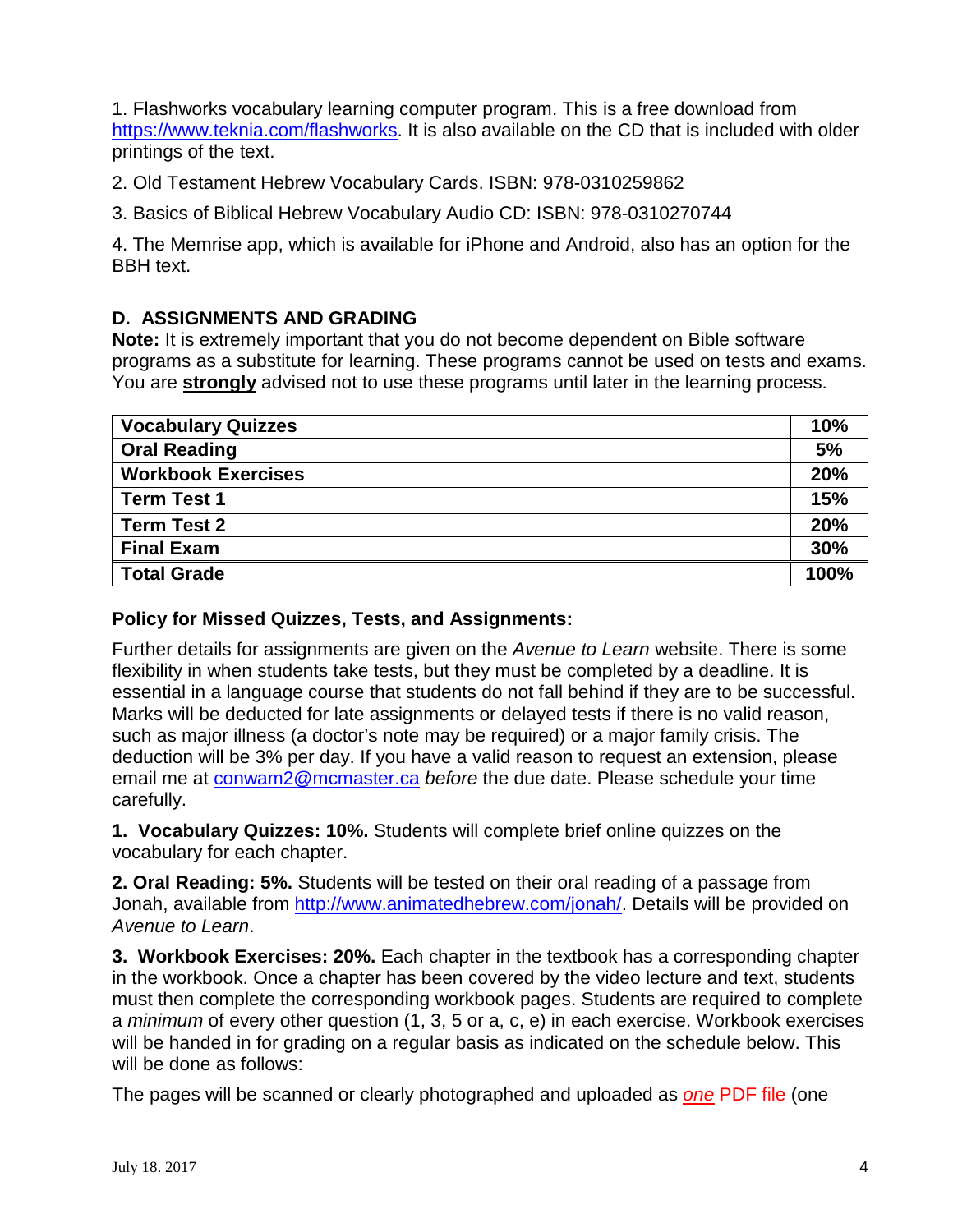workbook page to electronic page, right side up) to the Dropbox for that assignment (see A2L for more details). They will be returned to A2L within a week with comments. Every question will not be checked and corrected. Since you have an answer key and can consult the versions, you are expected to self-correct as part of the learning process. However, helpful feedback will be given.

**Important:** Students **must** show evidence in their workbooks of individual effort, such as parsing, highlighting, tentative translations, and corrections. Examples are given on the course website. You will be evaluated by the rubric on A2L; please check this before completing your workbook. **Do not** give in to the temptation to simply copy from an English translation; this is plagiarism. The only way to learn is by doing the translations yourself. However, **after** you have completed your translation as well as you can, **be sure** to check your translation against a good, recent, fairly literal translation such as the NASB.

**4. Term Test 1: 15%.** This will cover all material from Chapters 1 to 23 and will include vocabulary, grammar, parsing, and translations.

**5. Term Test 2: 20%.** This will cover all material from Chapters 1 to 30 and will include vocabulary, grammar, parsing, and translations.

**6. Final Exam: 30%.** Review materials will be provided. This will cover all material from Chapters 1 to 36 and will include vocabulary, grammar, parsing, and translations.

**Important:** Learning a language is a **cumulative process**. Students will be expected to know the material from Chapter 1 in the text up to the last chapter cited, including vocabulary, for all tests and exams.

**Note:** The tests and exam must be submitted by the due dates indicated below and must be completed within an allotted time. NOTE THAT ALL TERM TESTS AND THE EXAM, WHETHER DONE ON LINE, OFF SITE ON PAPER, OR AT THE COLLEGE ON PAPER, MUST BE PROCTORED. This is not necessary for vocabulary quizzes. Tests/exams may be completed in one of three ways:

(1) **At the College**: Students who live nearby may contact the instructor and arrange, at least a week before the exam, a mutually convenient time within the time frame to come in to the College to write the test/exam on paper.

(2) **Off Site On-line**: Note that this method of taking the tests/exam will limit you as to highlighting, circling, and making notes when you do your translations since the questions are on the screen.

(3) **Off Site on Paper**: Note that this method of taking the tests/exam allows you to highlight, circle, and make notes when you do your translations since the questions are on paper.

For (1) the professor will proctor. For (2) and (3), students must choose a responsible person, such as a pastor or teacher, to proctor the exam. This person must be approved by the instructor and the Registrar of McMaster Divinity College and the proctor must be contacted by the college before the text/exam is taken. Please allow adequate time for this to be arranged within the time frame; we must receive the proctor's name, position, and contact information (including email address) at least 10 days before the first test/exam is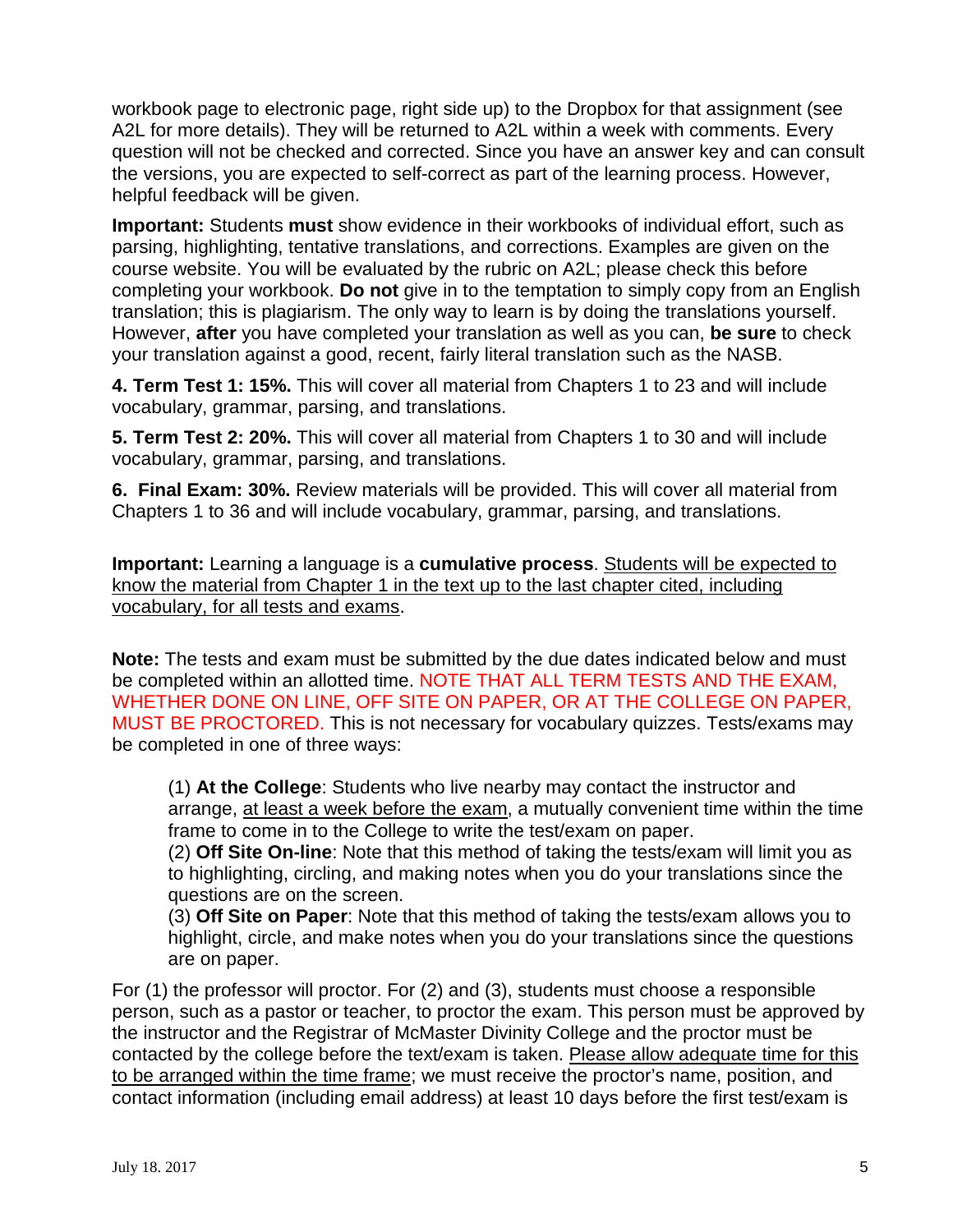due to be written. The exam will be sent to this person, who will print the exam, be present with you when you write the exam to ensure that appropriate procedures are followed, and return the exam to us for grading. Be sure the proctor is willing to serve in this capacity before you send the information to us.

#### **IV. CONTACT WITH THE INSTRUCTOR**

The instructor will be available via email, in person, by phone, or by Skype. Please do NOT use the built-in A2L email system, but the direct email address [conwam2@mcmaster.ca.](mailto:conwam2@mcmaster.ca) On the discussion page on A2L, the student will be able to interact with any other students who may be taking the course. No marks are assigned for participating in this discussion. The student is encouraged to schedule conversations with the instructor during the semester and is responsible for initiating this interaction. Remember, there are no "dumb questions"; questioning is a good way to engage in the learning process.

| <b>Wk</b>      | <b>Date</b>       | <b>Text</b>      | <b>Content</b>                                                    | <b>Wkbk/Tests</b>                                  | <b>Vocab Quizzes</b>                                 |
|----------------|-------------------|------------------|-------------------------------------------------------------------|----------------------------------------------------|------------------------------------------------------|
| $\mathbf{1}$   | Sept<br>$11 - 15$ | Ch. 18           | Qal Imperative, Cohortative,<br>and Jussive                       |                                                    |                                                      |
| $\overline{2}$ | Sept<br>$18 - 22$ | Ch. 19           | Pronominal Suffixes on Verbs                                      |                                                    | Vocabulary Quiz 1<br>(Ch. 1-18), Thurs,<br>Sept 21.  |
| 3              | Sept<br>$25 - 29$ | Ch. 20<br>Ch. 21 | <b>Qal Infinitive Construct</b><br><b>Qal Infinitive Absolute</b> |                                                    | Vocabulary Quiz 2<br>(Ch. 1-20), Thurs,<br>Sept 28.  |
| $\overline{4}$ | Oct<br>$2 - 6$    | Ch. 22<br>Ch. 23 | <b>Qal Participle</b><br>(Vocabulary Only)                        | Workbook Ch. 18-21<br>due by Wednesday,<br>Oct 4.  |                                                      |
| 5              | Oct 9-<br>13      |                  | Thanksgiving/<br><b>Reading Week</b>                              |                                                    |                                                      |
| 6              | Oct 16-<br>20     | Ch. 24<br>Ch. 25 | Niphal Stem, Strong Verbs<br>Niphal Stem, Weak Verbs              | Term Test 1 to Ch.<br>23 due by Friday,<br>Oct 20. | Vocabulary Quiz 3<br>(Ch. 1-23), Monday,<br>Oct 16.  |
| $\overline{7}$ | Oct 23-<br>27     | Ch. 26<br>Ch. 27 | Piel Stem, Strong Verbs Piel<br>Stem, Weak Verbs                  | Workbook Ch. 22-26<br>due by Friday, Oct 27.       | Vocabulary Quiz 4<br>(Ch. 1-25), Monday,<br>Oct 23.  |
| 8              | Oct 30<br>$-Nov3$ | Ch. 28<br>Ch. 29 | Pual Stem, Strong Verbs Pual<br>Stem, Weak Verbs                  |                                                    | Vocabulary Quiz 5<br>(Ch. 1-27), Tuesday,<br>Oct 31. |
| 9              | Nov $6-$<br>10    | Ch. 30           | Hiphil Stem, Strong Verbs                                         | Workbook Ch. 27-30<br>due by Friday, Nov<br>10.    | Vocabulary Quiz 6<br>(Ch. 1-29), Tuesday,<br>Nov 7.  |

#### **V. COURSE SCHEDULE**